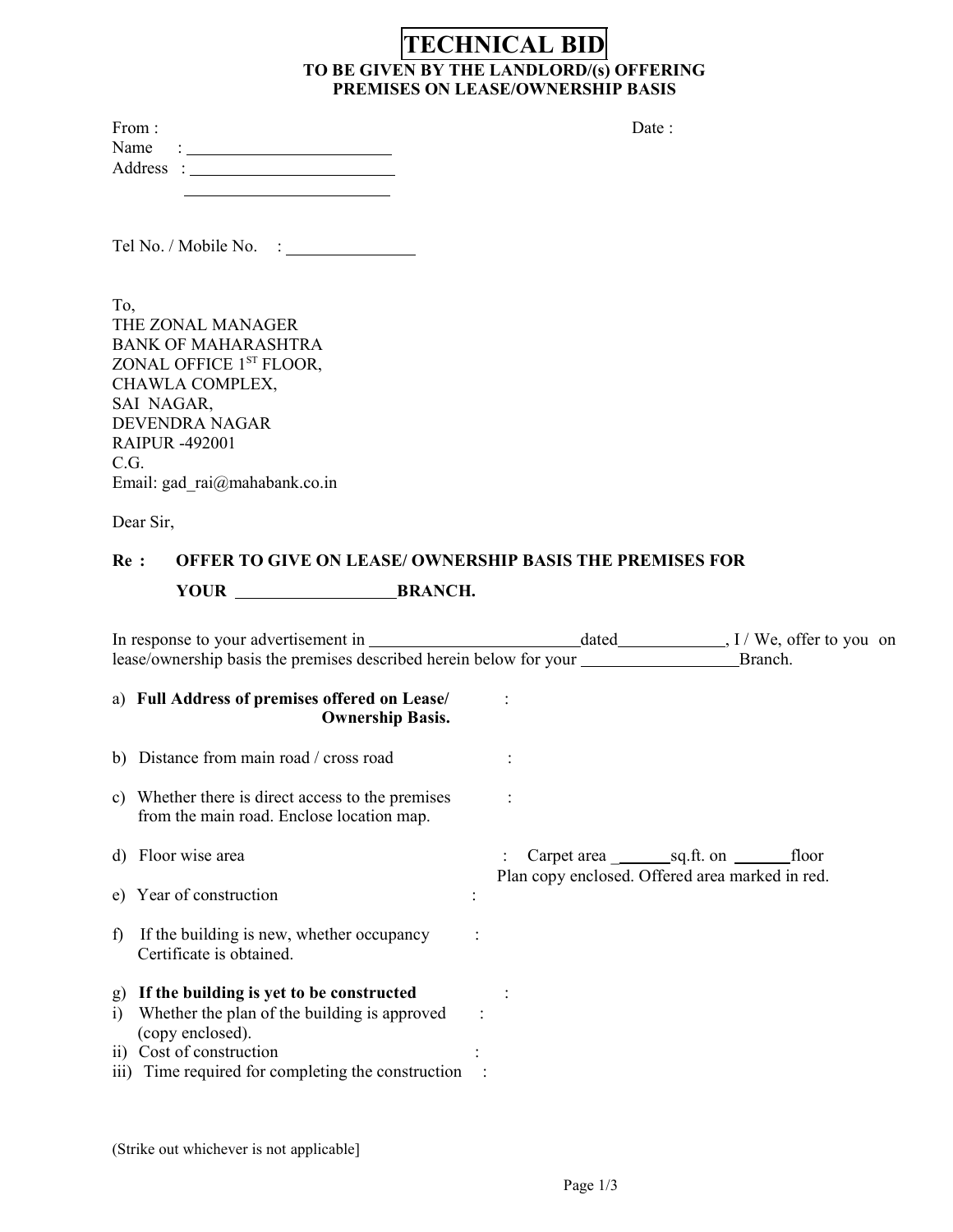- h) **If the building is old whether repairs** / : renovation is required.
- j) If so cost of repairs  $\ell$  construction
- k) Boundaries

East : West . North : South :

Note : Rentable floor area includes carpet area of sanitary convenience, kitchen, pantry, canteen, store etc. and internal passage and corridor if any. Refer Bank's definition of rentable floor area.

l) **Lease Period** : [Bank would like to have 15 years lease period. With provision of enhancement upto 15% after every 5 years]

- 1) years certain from the date of handing over vacant possession [after completion of construction, repairs, renovations, additions, alterations etc. with a further period of years at your OPTION with % enhancement in rent for the option period.
- 2) In case I/We, fail to discharge the entire loan [to be granted by the Bank for construction / repairs / renovation / addition of the premises) along with interest within the agreed period of lease, I/We, agree for further extension of lease at the same rental rates, as will be paid at the time of expiry of agreed lease period, till the loan with interest is cleared in full. This is without prejudice to the rights of the Bank to recover such outstandings by enforcement of the security or by other means such as may be deemed necessary by the Bank.
- 3) You are however at liberty to vacate the premises at any time during the pendency of lease by given three month's notice in writing, without paying any compensation for earlier termination.

## m) **Taxes / Rates** :

All existing and enhanced Municipal Corporation taxes, rates and cesses will be paid by me/us. The present taxes are—Rs. p.a.

# n) **Maintenance / Repairs** :

- 1) Bank shall bear actual charges for consumption of water. I/We undertake to provide separate meter for this purpose. I/We shall arrange 30-40 KVA electricity load on a separate meter in Bank's name. All expenses for the same except deposit payable to the Electricity Board will be paid by us.
- 2) All repairs including annual / periodical white washing and annual / periodical painting will be got done by me/us at my/our cost. In case the repairs and/or white/colour washing is/are not done by me/us as agreed now, you will be at liberty to carry out such repairs, white/colour washing at our cost and deduct all such expenses from the rent payable to us.
- 3) Rental Deposit : You have to give us a sum of Rs. (Rs. being the advance rent deposit for **three months** which will be refunded to you at the time of vacating the premises or you are at liberty to adjust the amount from the last 3 month's rent payable by me/us by you before you vacate (**Applicable only where no loan component is involved**).

### o) **Lease Deed / Registration charges**:

I/We undertake to execute regular lease deed, in your favour containing the mutually accepted / sanctioned terms of lease at the time of delivery of possession. I/We undertake to bear the charges towards stamp duty and registration charges for registering the lease deed on the basis of **50:50** between the Bank and me/us.[i.e. lease expenses are to be shared equally by the Bank & the landlords]

(Strike out whichever is not applicable]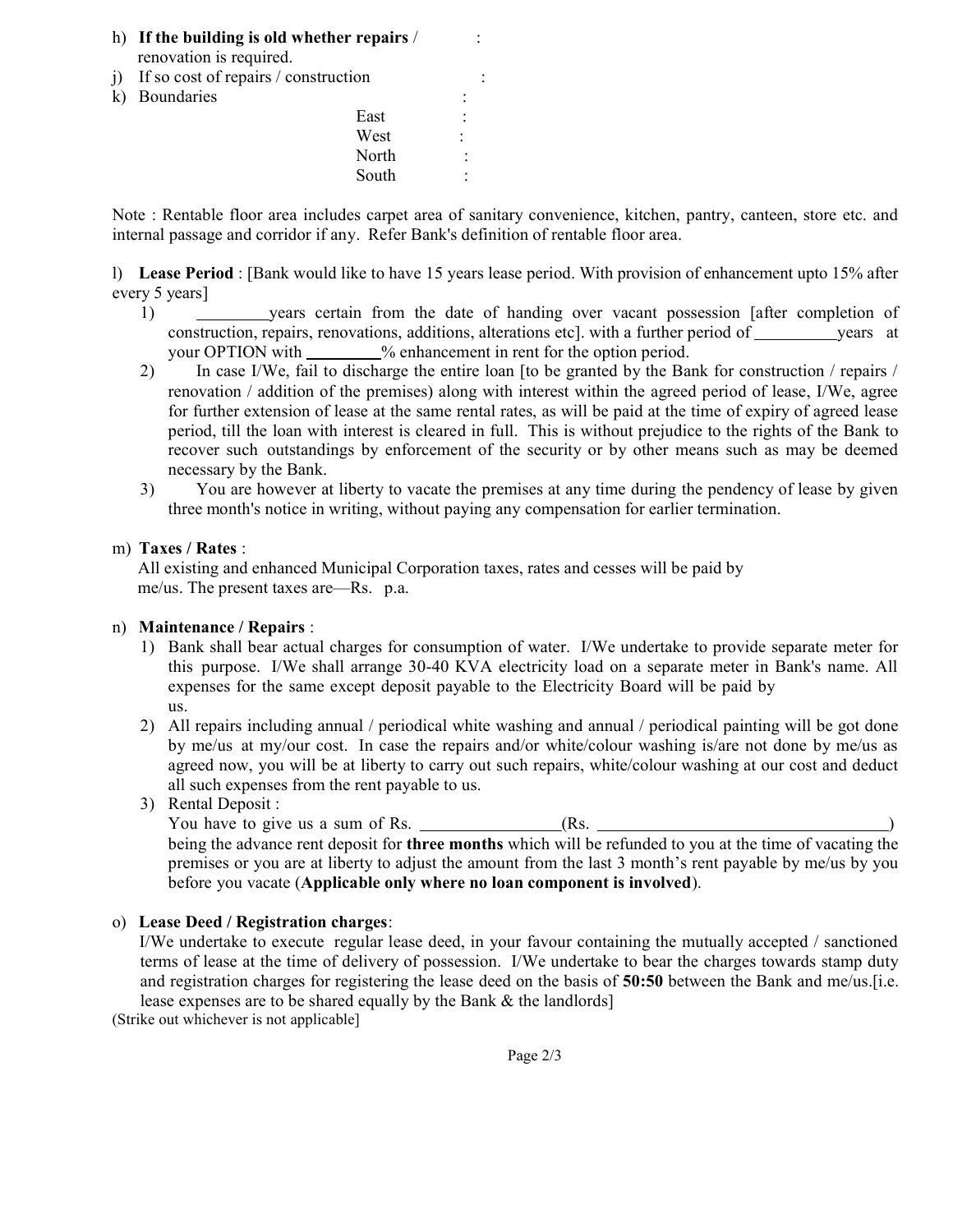# **D E C L A R A T I O N**

- A) I/We, am/are aware that, the rent shall be calculated as per the **carpet area** which will be measured in the presence of landlord/s and Bank Officials after completion of the building in all respects as per the specification/requirement of the Bank.
- B) The concept carpet area for rental purpose was explained to me/us and clearly understood by me/us, according to which the area occupied by toilets, staircase, pillars, and service shafts more than 2 sq.mtrs. in area, balcony, common passage, A/c plant room, walls and other uncovered area, would be excluded for arriving at rental payments : (Strike out whichever is not applicable, particularly for toilets).
- C) I/We agree to provide the following amenities :
	- Construction of Strong-Room as per RBI specifications and size of about 300 sft. We will also raise a brick wall within the Strong-Room, with a Steel grill door segregating cash safe section from locker

section. The walls of the Strong-room have to be 12" RCC reinforced with Steel 'Jala'. **Strong-Room main door with grill door will be provided by the Bank.**

- Construction of platforms in cement-concrete or brick work 22" wide, 6" high and length as per Architect's drawings for keeping lockers etc. in the Strong-Room area.
- Flooring in vitrified / porcelain tiles of colour and size specified by Bank's Architect.
- Separate toilets for ladies and gents with provision of W/C, WHB, urinals and necessary faucets.
- Construction / alteration of staircase if any as per Architect's drawings and specifications.
- External finish given to the walls will be red / black granite stone 18mm thick.
- All entry and exit points will be secured by aluminum frame doors with 12 mm glass, grills, collapsible gates and mechanical shutters.
- Provision of aluminum frame windows with glass and MS grills as specified by the Bank's Architect.
- All brick walls / CC platforms / cc lofts or any other civil work as may be required at the time of execution of Bank's interior work will be at the lessor's cost.
- Painting of premises before delivery of possession and every 3 years thereafter. Major repairs as and when necessary to be carried out by the lessor's as and when required.
- Bank will use part of the terrace of the building free of any rental charge for installation of V-SAT antenna and noiseless gen-set, in case of need.
- Bank's Sign Boards: As long as the premises are occupied by the Bank, lessors or any other person or firm will not put up any hoarding on the portion of the premises meant for Bank's own signboards.
- D) **I/We declare that I am/we are the absolute owner of the plot/building offered to you and having valid marketable title over the above**.
- E) The charges/fees towards scrutinizing the title deeds of the property by the Bank's approved lawyer will **be borne by me/us**. Approved plan showing the offered area in red together with related papers/permissions etc are enclosed. List of amenities available are enclosed on separate sheet.
- F) You are at liberty to remove at the time of vacating the premises, all electrical fittings and fixtures, counters, safes, safe deposit lockers, cabinets, strong room, partitions and other furniture put up by you.
- G) If my/our offer is acceptable, I/We will give you possession of the above premises on .
- H) I/We further confirm that this offer is irrevocable and shall be open for days from date hereof, for acceptance by you.[minimum validity period 90 days]
- I) I/We undertake to obtain "No Objection Certificate" for letting out the premises to bank before handing over the possession to bank (Applicable for premises under Residential category).

(Owners / Signature) (Strike out whichever is not applicable]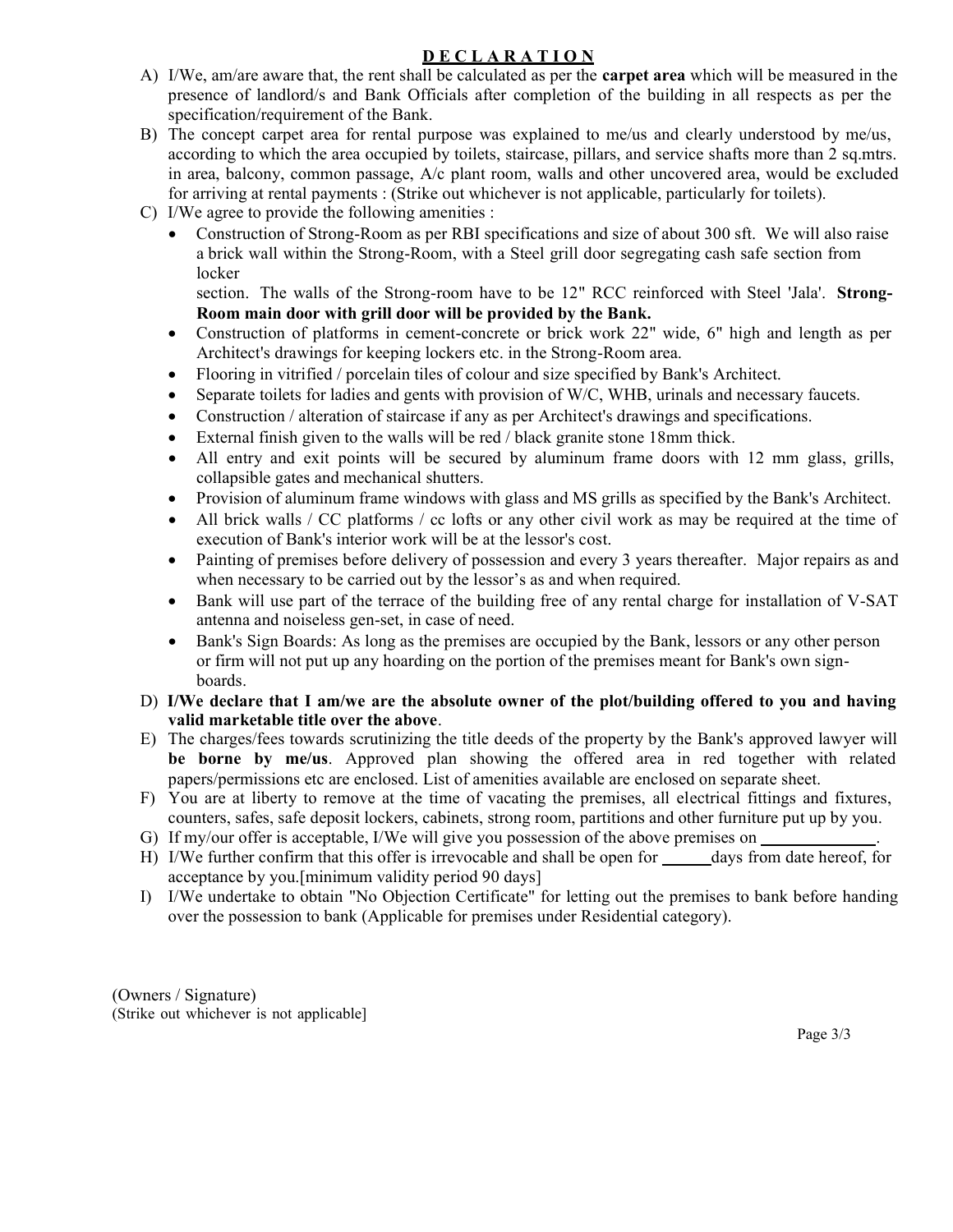# **COMMERCIAL BID**

| From: | Date: |
|-------|-------|
|-------|-------|

| Name      |  |
|-----------|--|
| Address : |  |
|           |  |

Tel No. / Mobile No. :

To, The Zonal Manager, Bank of Maharashtra, Chawla Complex, First Floor, Sainagar, Devendra nagar, Raipur 492001

Dear Sir,

# **Re : OFFER TO GIVE ON LEASE /OWNERSHIP BASIS THE PREMISES FOR YOUR BRANCH.**

In response to your advertisement in dated , I / We, offer to you on lease/ownership basis -the premises described herein below for your Branch.

a) **Full Address of the Premises offered : on Lease/Ownership :**

# **Commercial Bid Details:**

### **Premises on Rental Basis**

| Carpet area of the   Floor   Rate of rent   Basic Rent<br>premises in sq.ft | per sq.ft. | <b>Service</b><br>charges/Amenity<br>charges if any | Rent per month |
|-----------------------------------------------------------------------------|------------|-----------------------------------------------------|----------------|
|                                                                             |            |                                                     |                |

### **Premises on Ownership Basis**

| Carpet area of the Floor<br>premises in sq.ft | Rate per sq.ft. | Total compensation Stamp | registration<br>charges * | duty |  |
|-----------------------------------------------|-----------------|--------------------------|---------------------------|------|--|
|                                               |                 |                          |                           |      |  |

\*Clarify sharing of the same.

(strike out whichever is not applicable]